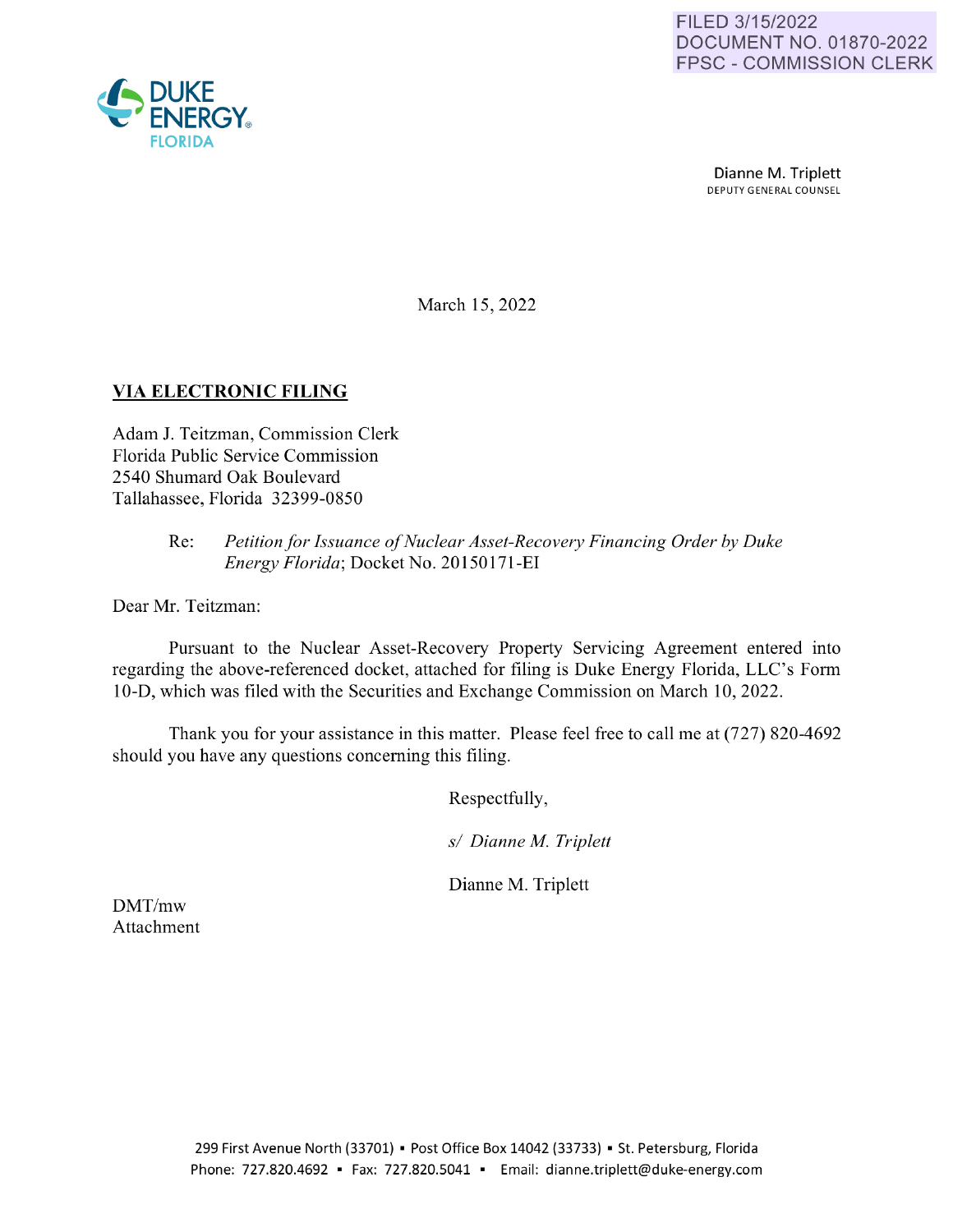## **CERTIFICATE OF SERVICE**

*Docket No. 20150171-EI*

I HEREBY CERTIFY that a true and correct copy of the foregoing has been furnished via electronic mail to the following this 15<sup>th</sup> day of March, 2022.

> *s/ Dianne M. Triplett*  Attorney

Theresa L. Tan Office of the General Counsel Florida Public Service Commission 2540 Shumard Oak Blvd. Tallahassee, FL 32399-0850 [ltan@psc.state.fl.us](mailto:ltan@psc.state.fl.us) Jon C. Moyle, Jr. / Karen A. Putnal 118 North Gadsden Street Tallahassee, FL 32301 [jmoyle@moylelaw.com](mailto:jmoyle@moylelaw.com) [kputnal@moylelaw.com](mailto:kputnal@moylelaw.com) Robert Scheffel Wright / John T. LaVia, III Gardner Law Firm 1300 Thomaswood Drive Tallahassee, FL 32308 [schef@gbwlegal.com](mailto:schef@gbwlegal.com) [jlavia@gbwlegal.com](mailto:jlavia@gbwlegal.com) C. Rehwinkel Office of Public Counsel c/o The Florida Legislature 111 West Madison Street, Room 812 Tallahassee, FL 32399-1400 [rehwinkel.charles@leg.state.fl.us](mailto:rehwinkel.charles@leg.state.fl.us) James W. Brew Stone Law Firm 1025 Thomas Jefferson Street, NW Eighth Floor, West Tower Washington, DC 20007-5201 [jbrew@smxblaw.com](mailto:jbrew@smxblaw.com)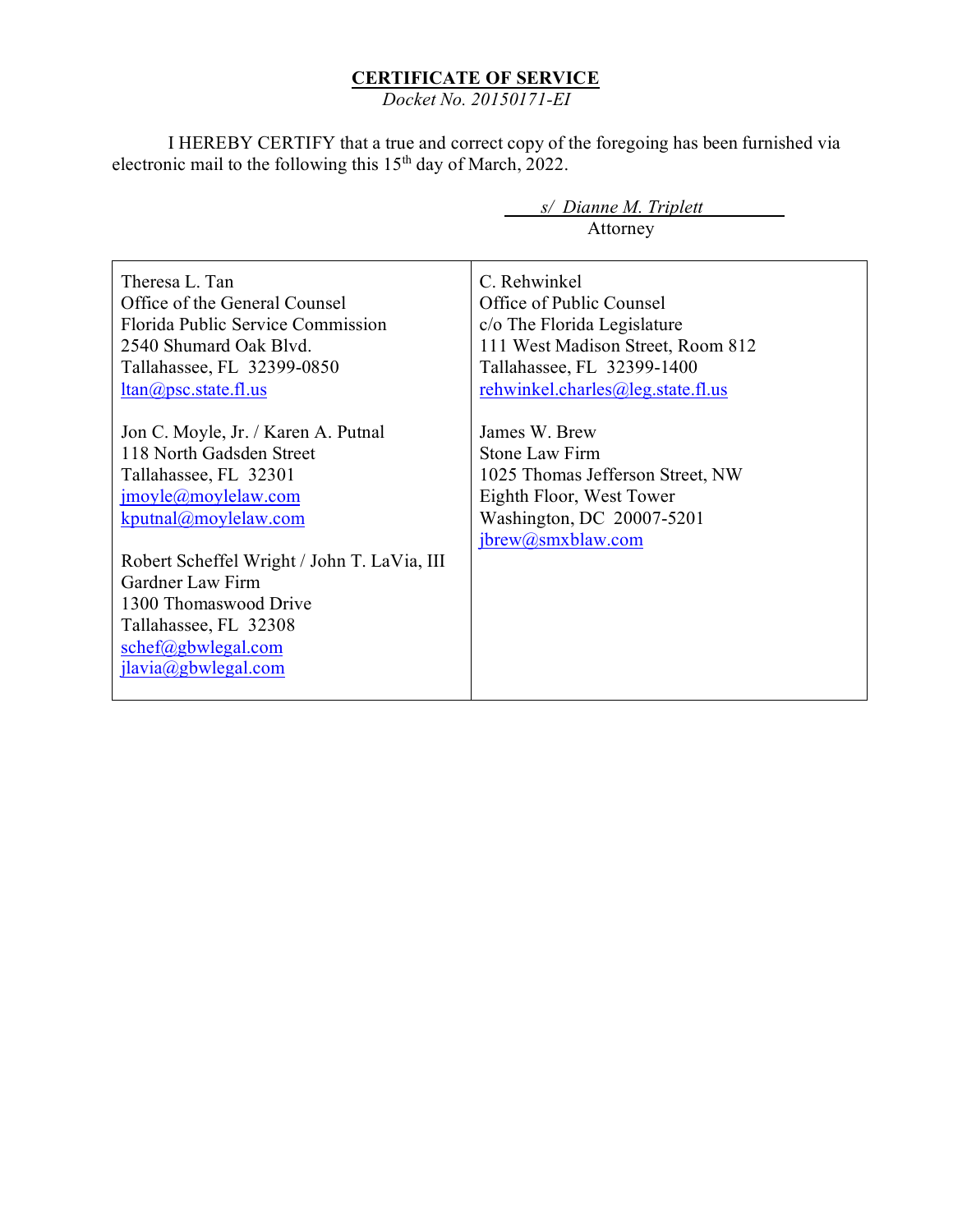# **UNITED STATES SECURITIES AND EXCHANGE COMMISSION**

**Washington, D.C. 20549**

### **FORM 10-D**

### **ASSET-BACKED ISSUER DISTRIBUTION REPORT PURSUANT TO SECTION 13 OR 15(d) OF THE SECURITIES EXCHANGE ACT OF 1934 For the semi-annual distribution period from September 1, 2021 to February 28, 2022**

| <b>Commission</b><br><b>File Number</b> | <b>Registrant: State of Incorporation: Address: and Telephone Number</b> |                         |                 |                 | <b>IRS</b> Employer<br><b>Identification</b><br>No. |
|-----------------------------------------|--------------------------------------------------------------------------|-------------------------|-----------------|-----------------|-----------------------------------------------------|
| 333-209196-01                           | DUKE ENERGY FLORIDA PROJECT FINANCE, LLC                                 |                         |                 |                 | 81-0977581                                          |
|                                         |                                                                          | (Delaware)              |                 |                 |                                                     |
|                                         | 299 First Avenue North, St. Petersburg, Florida 33701                    |                         |                 |                 |                                                     |
|                                         |                                                                          | 704-382-3853            |                 |                 |                                                     |
| 1-03274                                 | DUKE ENERGY FLORIDA, LLC                                                 |                         |                 |                 | 59-0247770                                          |
|                                         |                                                                          | (Depositor and Sponsor) |                 |                 |                                                     |
|                                         |                                                                          | (Florida)               |                 |                 |                                                     |
|                                         | 299 First Avenue North, St. Petersburg, Florida 33701                    |                         |                 |                 |                                                     |
|                                         |                                                                          | 704-382-3853            |                 |                 |                                                     |
|                                         | Registered/reporting pursuant to (check one)                             |                         |                 |                 |                                                     |
|                                         |                                                                          |                         |                 |                 | Name of exchange                                    |
| Title of class                          |                                                                          | Section $12(b)$         | Section $12(g)$ | Section $15(d)$ | (If Section $12(b)$ )                               |
| Series A 2021 Senior Secured Bonds      |                                                                          | □                       | □               | ☑               |                                                     |
| Series A 2026 Senior Secured Bonds      |                                                                          | $\Box$                  | П               | ☑               |                                                     |
| Series A 2032 Senior Secured Bonds      |                                                                          | □                       | □               | ☑               |                                                     |
| Series A 2035 Senior Secured Bonds      |                                                                          | □                       | П               | ⊠               |                                                     |
|                                         |                                                                          |                         |                 |                 |                                                     |

Indicate by check mark whether the registrant (1) has filed all reports required to be filed by Section 13 or 15(d) of the Securities Exchange Act of 1934 during the preceding 12 months (or for such shorter period that the registrant was required to file such reports), and (2) has been subject to such filing requirements for the past 90 days.

 $Yes \nightharpoonup No \square$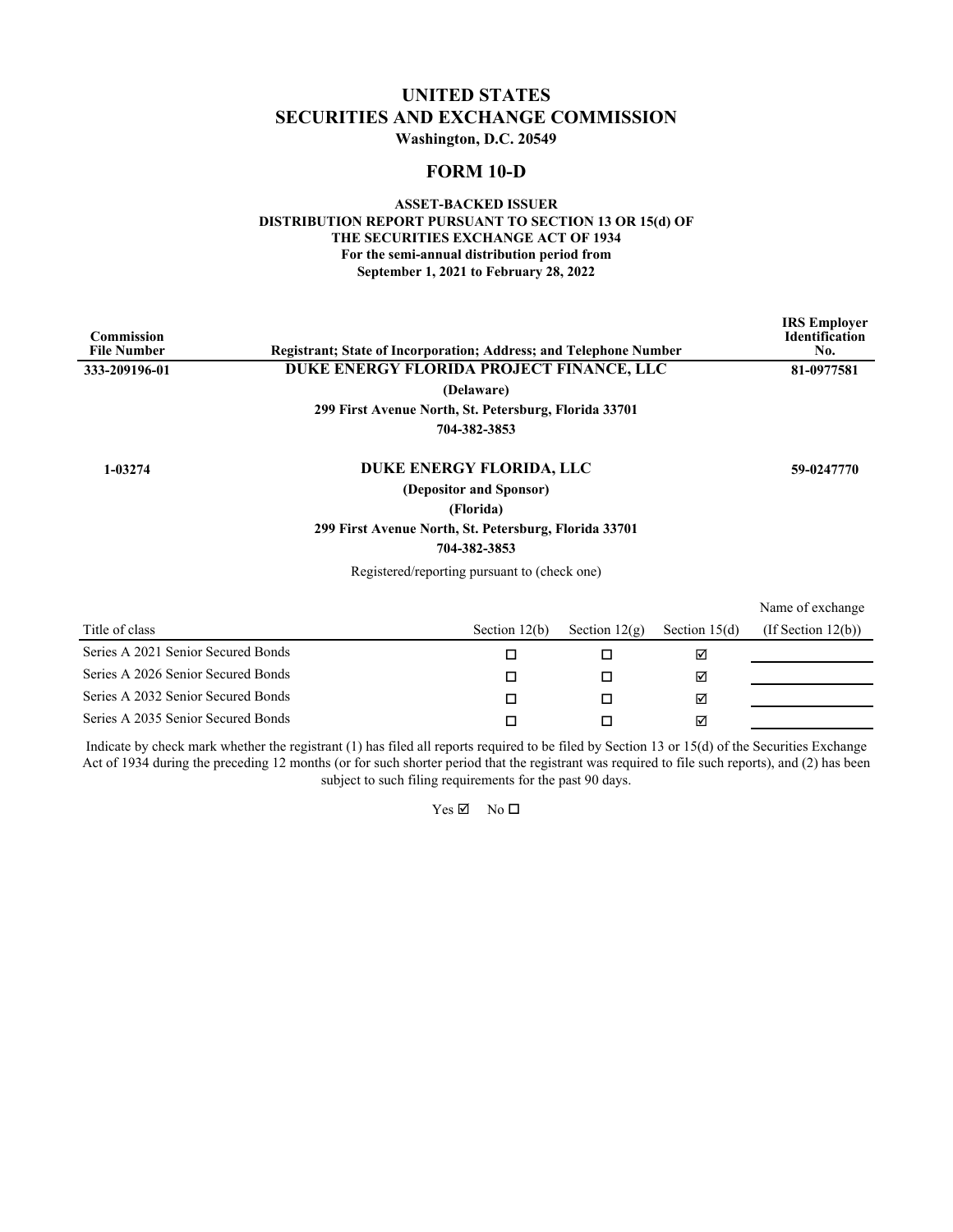# **PART I – DISTRIBUTION INFORMATION**

### **Item 1. Distribution and Pool Performance Information.**

The response to Item 1 is set forth in part herein and in part in Exhibit 99.1.

The record date for distributions described in Exhibit 99.1 is February 28, 2022.

Introductory and explanatory information regarding the material terms, parties, and distributions described in Exhibit 99.1 is included in the Prospectus dated June 15, 2016, of Duke Energy Florida Project Finance, LLC (Issuing Entity) relating to the Series A Senior Secured Bonds (Bonds) filed with the Securities and Exchange Commission pursuant to Rule 424(b)(1) of the Securities Act of 1933 on June 17, 2016.

As indicated in Exhibit 99.1, all required interest and scheduled principal payments on the Bonds have been made with respect to the March 1, 2022, distribution date.

### **The following Items have been omitted pursuant to General Instruction C of Form 10-D:**

- Item 1A. Asset-Level Information.
- Item 1B. Asset Representations Reviewer and Investor Communication.

# **PART II – OTHER INFORMATION**

#### **Item 2. Legal Proceedings.**

None.

### **Item 3. Sale of Securities and Use of Proceeds.**

None.

### **The following Items have been omitted pursuant to General Instruction C of Form 10-D:**

- Item 4. Defaults Upon Senior Securities.
- Item 5. Submission of Matters to a Vote of Security Holders.
- Item 6. Significant Obligors of Pool Assets.
- Item 7. Change in Sponsor Interest in the Securities.
- Item 8. Significant Enhancement Provider Information.

#### **Item 9. Other Information.**

None.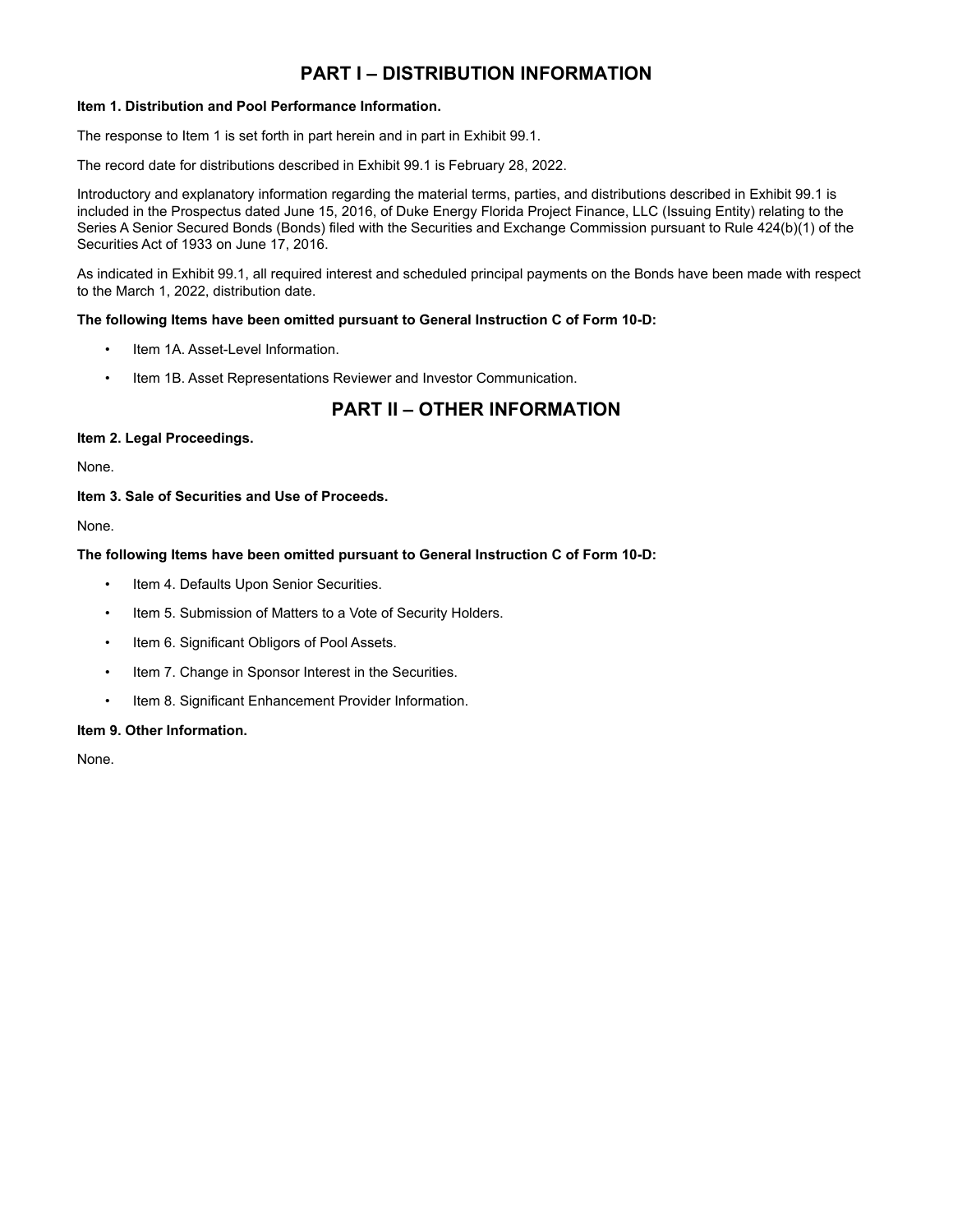## **SIGNATURES**

Pursuant to the requirements of the Securities Exchange Act of 1934, the registrant has duly caused this report to be signed on its behalf by the undersigned thereunto duly authorized.

### Date: March 9, 2022 **DUKE ENERGY FLORIDA PROJECT FINANCE, LLC (Issuing Entity)**

By: Duke Energy Florida, LLC, as Servicer

By:  $\qquad \qquad \qquad$  /s/ Cynthia S. Lee

Cynthia S. Lee

Vice President, Chief Accounting Officer and Controller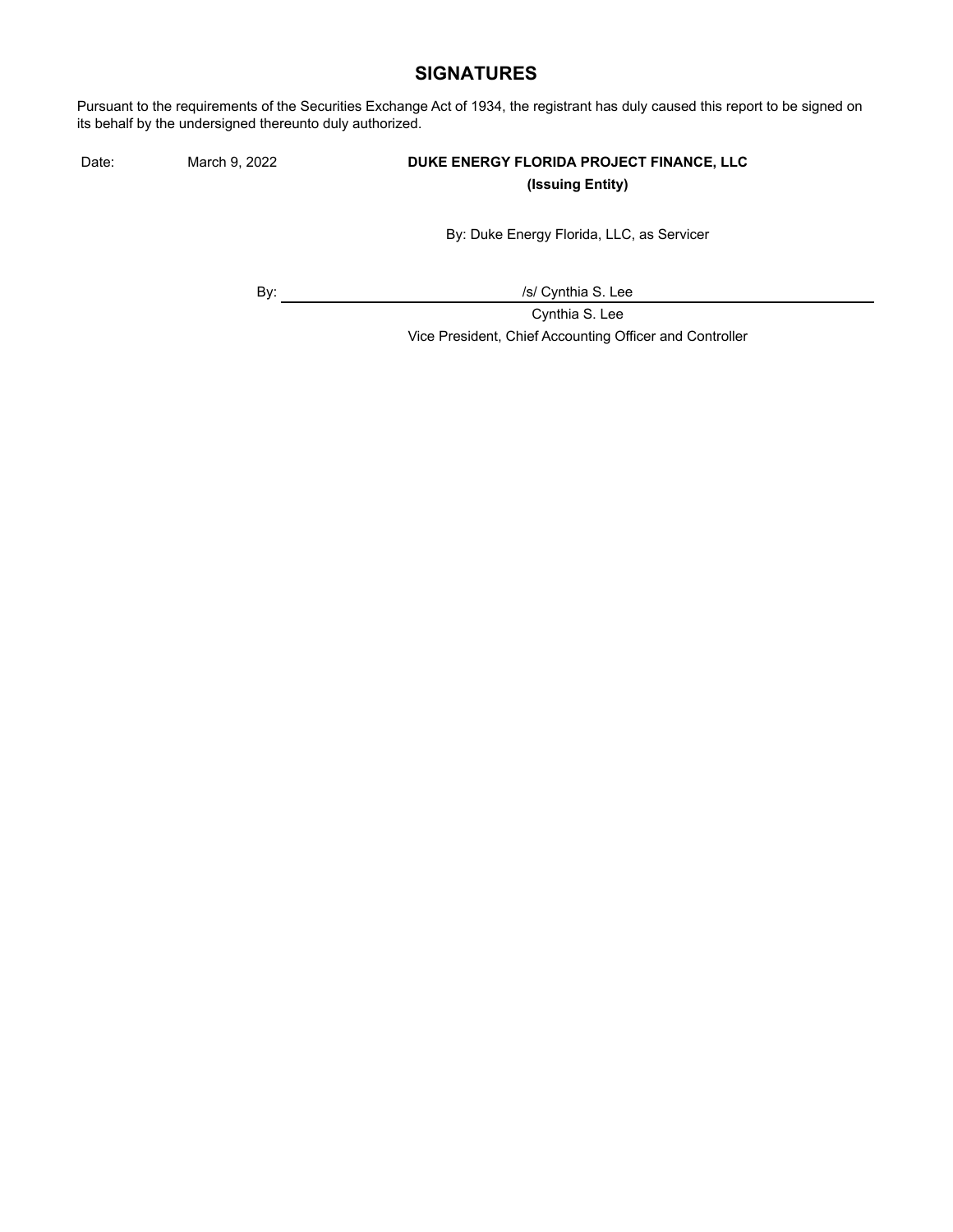### **Item 10. Exhibits**

Exhibits filed here within are designated by an asterisk (\*). All exhibits not so designated are incorporated by reference to a prior filing, as indicated.

| <b>Exhibit No.</b> | <b>Description</b>                                                                                                                                                                                                                       |
|--------------------|------------------------------------------------------------------------------------------------------------------------------------------------------------------------------------------------------------------------------------------|
| 3.1                | Certificate of Formation of Duke Energy Florida Project Finance, LLC (filed with the Registration Statement on<br>Form SF-1 of Duke Energy Florida, LLC (File No. 333-209196) on January 29, 2016)                                       |
| 3.2                | Amended and Restated Limited Liability Company Agreement of Duke Energy Project Finance, LLC dated and<br>effective as of June 10, 2016 (Form 8-K filed June 17, 2016)                                                                   |
| 4.1                | Indenture, dated as of June 22, 2016, by and between Duke Energy Florida Project Finance, LLC and The Bank<br>of New York Mellon Trust Company, N.A., as Indenture Trustee and Securities Intermediary (Form 8-K filed<br>June 17, 2016) |
| 10.1               | Nuclear Asset-Recovery Property Servicing Agreement, dated as of June 22, 2016, by and between Duke<br>Energy Florida Project Finance, LLC and Duke Energy Florida, LLC (Form 8-K filed June 22, 2016)                                   |
| 10.2               | Nuclear Asset-Recovery Property Purchase and Sale Agreement, dated as of June 22, 2016, by and between<br>Duke Energy Florida Project Finance, LLC and Duke Energy Florida, LLC (Form 8-K filed June 22, 2016)                           |
| 10.3               | Administration Agreement, dated as of June 22, 2016, by and between Duke Energy Florida Project Finance,<br>LLC and Duke Energy Florida, LLC (Form 8-K filed June 22, 2016)                                                              |
| $*99.1$            | Semi-annual Servicer's Certificate relating to the Bonds, dated February 28, 2022                                                                                                                                                        |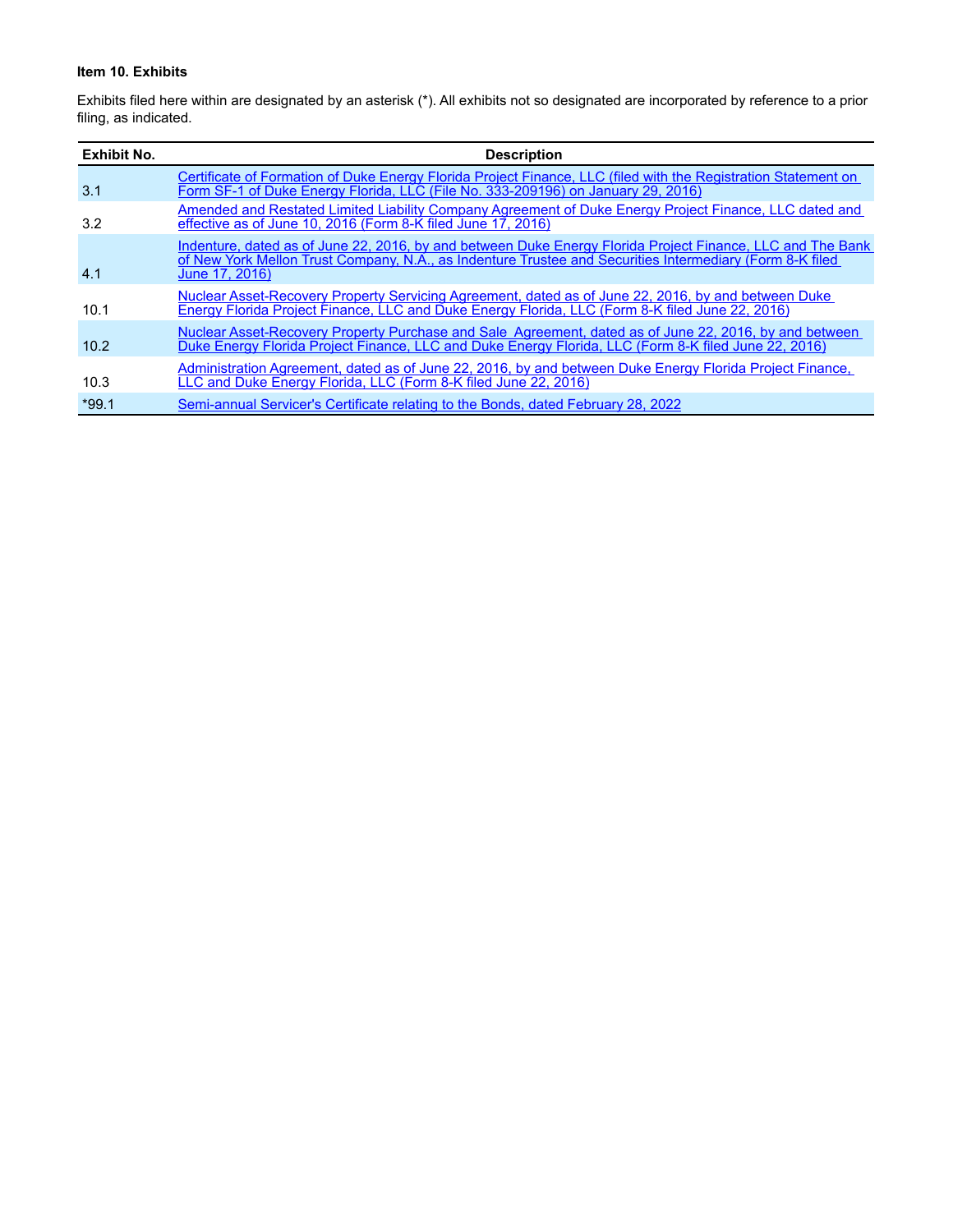## SEMI-ANNUAL SERVICER'S CERTIFICATE

Pursuant to Section 4.01(c)(ii) of the Nuclear Asset-Recovery Property Servicing Agreement, dated as of June 22, 2016 (Servicing Agreement), by and between **DUKE ENERGY FLORIDA, LLC**, as servicer (Servicer), and **Duke Energy Florida Project Finance, LLC**, the Servicer does hereby certify, for the March 1, 2022, Payment Date (Current Payment Date), as follows:

Capitalized terms used but not defined herein have their respective meanings as set forth in the Servicing Agreement. References herein to certain sections and subsections are references to the respective sections of the Servicing Agreement or the Indenture, as the context indicates.

**Collection Periods:** September 1, 2021 to February 28, 2022

**Payment Date:** March 1, 2022

1. Collections Allocable and Aggregate Amounts Available for the Current Payment Date:

| i.        | Remittances for the September 2021 Collection Period |  | \$ | 7,837,012.90 |
|-----------|------------------------------------------------------|--|----|--------------|
| ii.       | Remittances for the October 2021 Collection Period   |  |    | 7,918,893.15 |
| iii.      | Remittances for the November 2021 Collection Period  |  |    | 7.163.436.33 |
| iv        | Remittances for the December 2021 Collection Period  |  |    | 7.328.597.92 |
| <b>V.</b> | Remittances for the January 2022 Collection Period   |  |    | 5,231,880.16 |
| vi.       | Remittances for the February 2022 Collection Period  |  |    | 5.927.520.76 |
| vii.      |                                                      |  |    |              |

viii.

| ix.   | Investment Earnings on Capital Subaccount                     |    | 436.83        |
|-------|---------------------------------------------------------------|----|---------------|
| X.    | Investment Earnings on Excess Funds Subaccount                |    | 172.16        |
| xi.   | Investment Earnings on General Subaccount                     |    | 1.814.37      |
| xii.  | General Subaccount Balance (sum of i through xi above)        | \$ | 41,409,764.58 |
| xiii. | Excess Funds Subaccount Balance as of prior Payment Date      |    | 2,750,079.56  |
| xiv.  | Capital Subaccount Balance as of prior Payment Date           |    | 6.471.450.00  |
|       | xv. Collection Account Balance (sum of xii through xiv above) | S  | 50.631.294.14 |

2. Outstanding Amounts as of prior Payment Date:

|      | Series A | 2018 | Outstanding Amount                                     | \$               |
|------|----------|------|--------------------------------------------------------|------------------|
| ii.  | Series A | 2021 | <b>Outstanding Amount</b>                              | 52,163,338.00    |
| iii. | Series A | 2026 | Outstanding Amount                                     | 436,000,000.00   |
| iv.  | Series A | 2032 | <b>Outstanding Amount</b>                              | 250,000,000.00   |
| V.   | Series A | 2035 | Outstanding Amount                                     | 275,290,000.00   |
|      |          |      | vi. Aggregate Outstanding Amount of all Series A Bonds | 1,013,453,338.00 |

3. Required Funding/Payments as of Current Payment Date:

|      | <b>Principal</b>          |      |    | <b>Principal Due</b> |
|------|---------------------------|------|----|----------------------|
| i.   | Series A                  | 2018 | \$ |                      |
| ii.  | Series A                  | 2021 |    | 29,886,557.00        |
| iii. | Series A                  | 2026 |    |                      |
| iv.  | Series A                  | 2032 |    |                      |
| V.   | Series A                  | 2035 |    |                      |
| VÌ.  | <b>All Series A Bonds</b> |      | S  | 29,886,557.00        |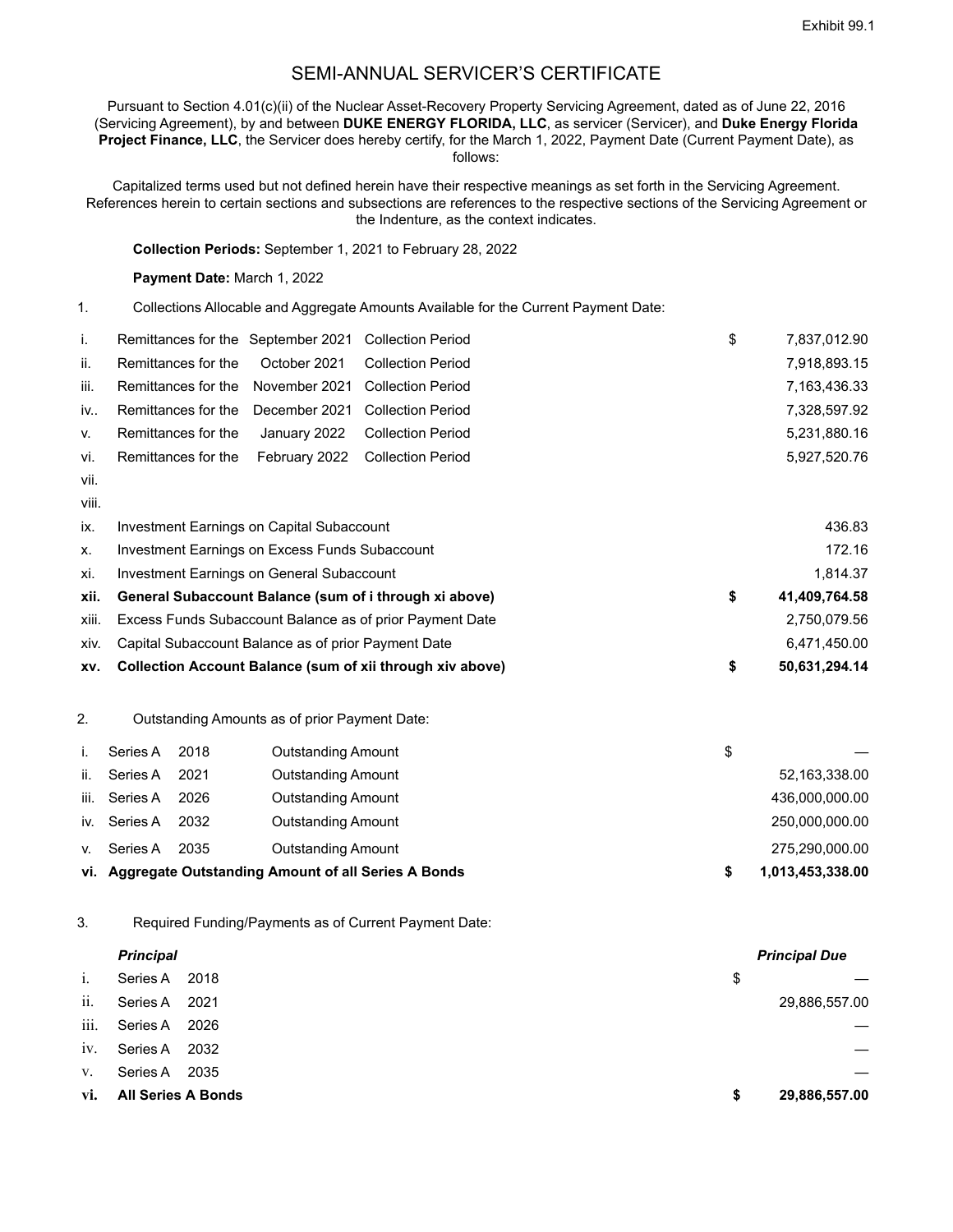|       | <b>Interest</b>           |                                                                 |                         |                                                                                        |               |                              |        |                         |
|-------|---------------------------|-----------------------------------------------------------------|-------------------------|----------------------------------------------------------------------------------------|---------------|------------------------------|--------|-------------------------|
|       | <b>WAL</b>                |                                                                 | <b>Interest</b><br>Rate | Days in Interest Period                                                                |               | <b>Principal Balance</b>     |        | <b>Interest Due</b>     |
| v.    | Series A 2018             |                                                                 | 1.196 %                 | 181                                                                                    | \$            |                              | \$     |                         |
| vi.   | Series A 2021             |                                                                 | 1.731 %                 | 181                                                                                    |               | 52,163,338.00                |        | 451,473.69              |
| Vİİ.  | Series A 2026             |                                                                 | 2.538 %                 | 181                                                                                    |               | 436,000,000.00               |        | 5,532,840.00            |
| VIII. | Series A 2032             |                                                                 | 2.858 %                 | 181                                                                                    |               | 250,000,000.00               |        | 3,572,500.00            |
| ix.   | Series A 2035             |                                                                 | 3.112 %                 | 181                                                                                    |               | 275,290,000.00               |        | 4,283,512.40            |
| х.    | <b>All Series A Bonds</b> |                                                                 |                         |                                                                                        |               |                              | \$     | 13,840,326.09           |
|       |                           |                                                                 |                         |                                                                                        |               | <b>Required Level</b>        |        | <b>Funding Required</b> |
| Xİ.   | Capital Account           |                                                                 |                         |                                                                                        | \$            | 6,471,450.00                 | \$     |                         |
| 4.    |                           |                                                                 |                         | Allocation of Remittances as of Current Payment Date Pursuant to 8.02(e) of Indenture: |               |                              |        |                         |
| i.    |                           | Trustee Fees and Expenses; Indemnity Amounts                    |                         |                                                                                        |               |                              |        | \$                      |
| ii.   | Servicing Fee             |                                                                 |                         |                                                                                        |               |                              |        | 323,572.50              |
| iii.  |                           | <b>Administration Fee</b>                                       |                         |                                                                                        |               |                              |        | 25,000.02               |
| İV.   |                           | <b>Operating Expenses</b>                                       |                         |                                                                                        |               |                              |        | 113,938.43              |
|       |                           |                                                                 |                         |                                                                                        |               | Per \$1,000 of               |        |                         |
|       | Series A Bonds            |                                                                 |                         |                                                                                        | Aggregate     | Original Principal<br>Amount |        |                         |
| V.    |                           | Semi-Annual Interest (including any past-due for prior periods) |                         |                                                                                        |               |                              |        | \$<br>13,840,326.09     |
| 1.    | Series A 2018             |                                                                 |                         | \$                                                                                     |               | \$                           |        |                         |
|       |                           |                                                                 |                         |                                                                                        |               |                              |        |                         |
| 2.    | Series A 2021             |                                                                 |                         |                                                                                        | 451,473.69    |                              | 3.01   |                         |
| 3.    | Series A 2026             |                                                                 |                         |                                                                                        | 5,532,840.00  |                              | 12.69  |                         |
| 4.    | Series A 2032             |                                                                 |                         |                                                                                        | 3,572,500.00  |                              | 14.29  |                         |
| 5.    | Series A 2035             |                                                                 |                         |                                                                                        | 4,283,512.40  |                              | 15.56  |                         |
| vi.   |                           |                                                                 |                         | Principal Due and Payable as a Result of an Event of Default or on Final Maturity Date |               |                              |        | \$                      |
| 1.    | Series A 2018             |                                                                 |                         | \$                                                                                     |               | \$                           |        |                         |
| 2.    | Series A 2021             |                                                                 |                         |                                                                                        |               |                              |        |                         |
| 3.    | Series A 2026             |                                                                 |                         |                                                                                        |               |                              |        |                         |
| 4.    | Series A 2032             |                                                                 |                         |                                                                                        |               |                              |        |                         |
| 5.    | Series A 2035             |                                                                 |                         |                                                                                        |               |                              |        |                         |
|       |                           |                                                                 |                         |                                                                                        |               |                              |        |                         |
| vii.  |                           | Semi-Annual Principal                                           |                         |                                                                                        |               |                              |        | 29,886,557.00           |
| 1.    | Series A 2018             |                                                                 |                         | \$                                                                                     |               | \$                           |        |                         |
| 2.    | Series A 2021             |                                                                 |                         |                                                                                        | 29,886,557.00 |                              | 199.24 |                         |
| 3.    | Series A 2026             |                                                                 |                         |                                                                                        |               |                              |        |                         |
| 4.    | Series A 2032             |                                                                 |                         |                                                                                        |               |                              |        |                         |
| 5.    | Series A 2035             |                                                                 |                         |                                                                                        |               |                              |        |                         |
| viii. |                           | Other unpaid Operating Expenses                                 |                         |                                                                                        |               |                              |        | \$                      |
| IX.   |                           | Funding of Capital Subaccount (to required level)               |                         |                                                                                        |               |                              |        |                         |
| х.    |                           | Capital Subaccount Return to Duke Energy Florida                |                         |                                                                                        |               |                              |        | 100,696.02              |
| Xİ.   |                           | Deposits to Excess Funds Subaccount                             |                         |                                                                                        |               |                              |        |                         |
| XII.  |                           | Released to Issuer upon Retirement of all Series Bonds          |                         |                                                                                        |               |                              |        |                         |
| xiii. |                           | Aggregate Remittances as of Current Payment Date                |                         |                                                                                        |               |                              |        | 44,290,090.06           |
|       |                           |                                                                 |                         |                                                                                        |               |                              |        |                         |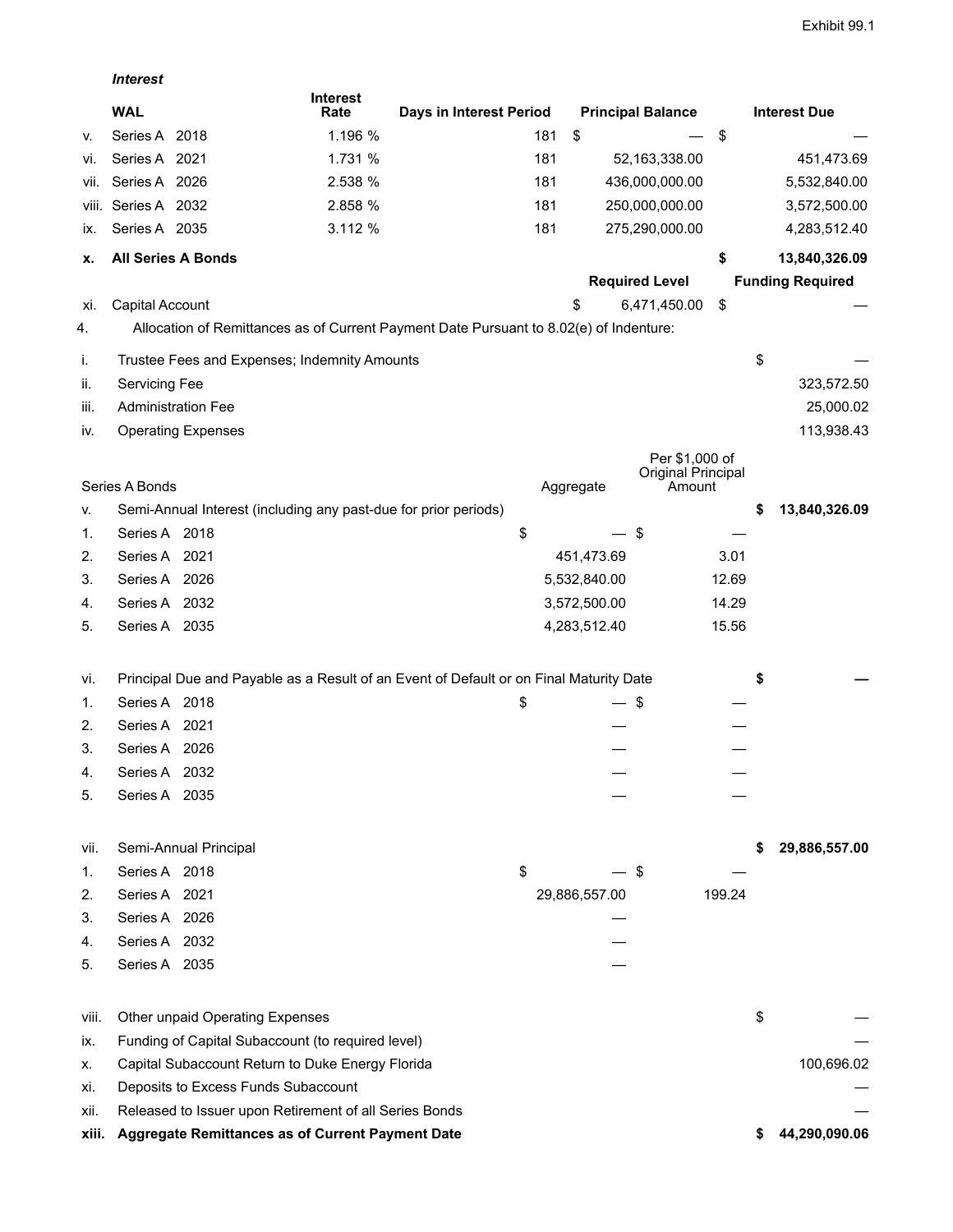5. Outstanding Amount and Collection Account Balance as of Current Payment Date (after giving effect to payments to be made on such Payment Date):

| j.        | Series A 2018                                                                                                | \$                                     |
|-----------|--------------------------------------------------------------------------------------------------------------|----------------------------------------|
| ii.       | Series A 2021                                                                                                | 22,276,781.00                          |
| iii.      | Series A 2026                                                                                                | 436,000,000.00                         |
| IV.       | Series A 2032<br>Series A 2035                                                                               | 250,000,000.00                         |
| v.<br>vi. |                                                                                                              | \$<br>275,290,000.00<br>983,566,781.00 |
| vii.      | <b>Aggregate Outstanding Amount of all Series A Bonds</b><br><b>Excess Funds Subaccount Balance</b>          |                                        |
| viii.     | <b>Capital Subaccount Balances</b>                                                                           | 6,341,204.08                           |
| ix.       | <b>Aggregate Collection Account Balance</b>                                                                  | \$<br>6,341,204.08                     |
| 6.        | Subaccount Withdrawals as of Current Payment Date (if applicable, pursuant to Section 8.02(e) of Indenture): |                                        |
|           |                                                                                                              |                                        |
| i.        | <b>Excess Funds Subaccount</b>                                                                               | \$<br>2,750,079.56                     |
| ii.       | Capital Subaccount                                                                                           | 130,245.92                             |
| iii.      | <b>Total Withdrawals</b>                                                                                     | \$<br>2,880,325.48                     |
| 7.        | Shortfalls in Interest and Principal Payments as of Current Payment Date:                                    |                                        |
| i.        | Semi-annual Interest                                                                                         |                                        |
|           | Series A 2018                                                                                                | \$                                     |
|           | Series A 2021                                                                                                |                                        |
|           | Series A 2026                                                                                                |                                        |
|           | Series A 2032                                                                                                |                                        |
|           | Series A 2035                                                                                                |                                        |
|           | <b>Total</b>                                                                                                 | \$                                     |
| ii.       | Semi-annual Principal                                                                                        |                                        |
|           | Series A 2018                                                                                                | \$                                     |
|           | Series A 2021                                                                                                |                                        |
|           | Series A 2026                                                                                                |                                        |
|           | Series A 2032                                                                                                |                                        |
|           | Series A 2035                                                                                                |                                        |
|           | <b>Total</b>                                                                                                 | \$                                     |
| 8.        | Shortfalls in Payment of Return on Invested Capital as of Current Payment Date:                              |                                        |
| j.        | Return on Invested Capital                                                                                   | \$                                     |
| 9.        | Shortfalls in Required Subaccount Levels as of Current Payment Date:                                         |                                        |
| i.        | Capital Subaccount                                                                                           | \$<br>130,245.92                       |